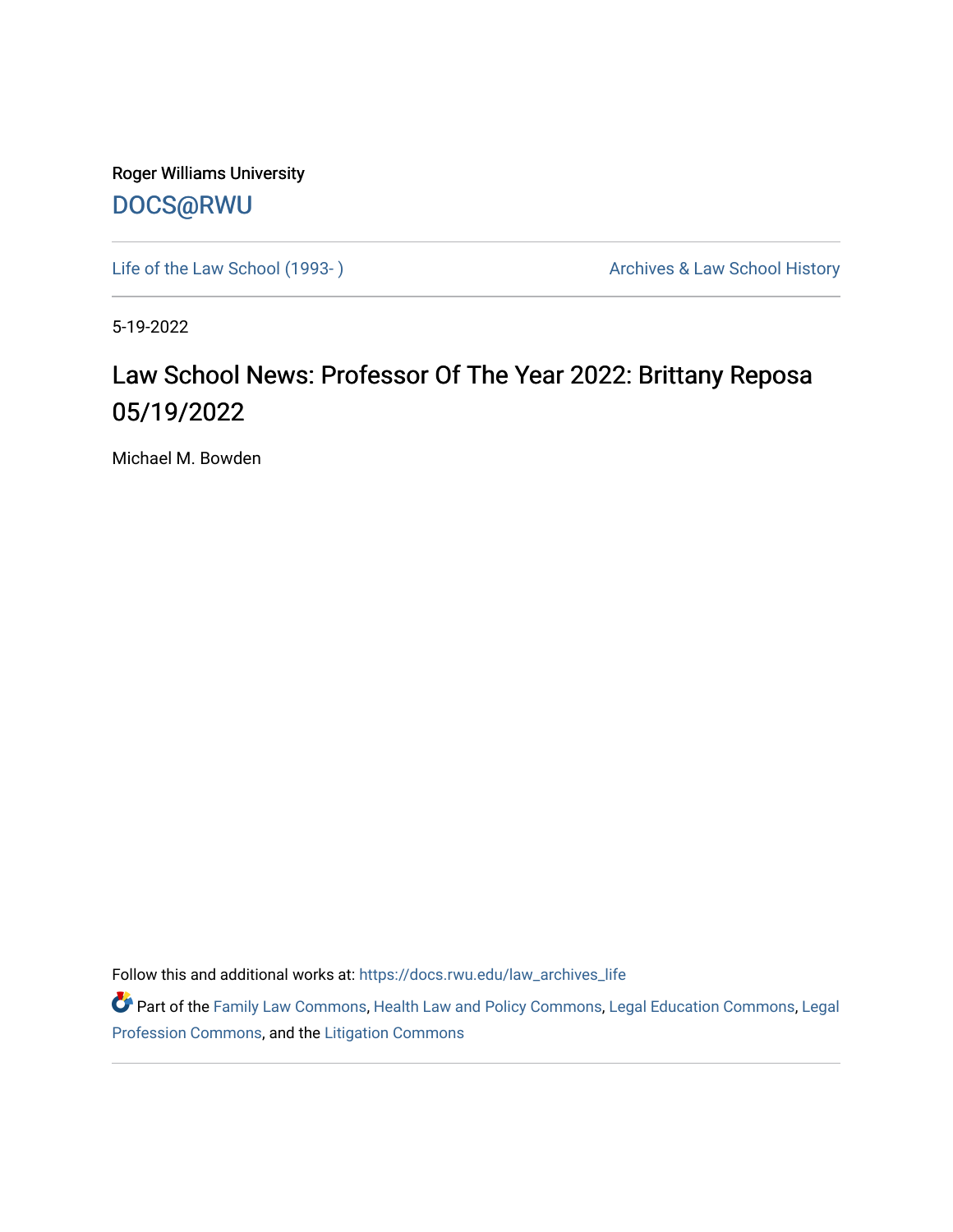## *Law School News*

## Professor of the Year 2022: Brittany Raposa

May 19, 2022 | Michael M. Bowden



Brittany Raposa: Professor of the Year 2022

[Brittany](https://law.rwu.edu/faculty/brittany-raposa) L. Raposa, RWU Law Associate Director & Professor of Bar Support, has been voted by the Class of 2022 as Professor of the Year!

"Professor Raposa has been a transformational force for our law school," said Dean Gregory W. Bowman. "Her teaching is excellent, and she knows that teaching and learning are not limited to the traditional classroom setting. Her work preparing our students for success in their legal careers has enriched our law school's curriculum and our students' learning experiences. Her scholarly research on law school pedagogy is also gaining well-deserved national recognition. Professor Raposa is an ideal colleague, and I am so pleased that our graduating students selected her for this singular honor."

However, Raposa – who was also RWU Law's 2021 Professor of the Year – noted that it is the Class of 2022 themselves who truly deserve special recognition.